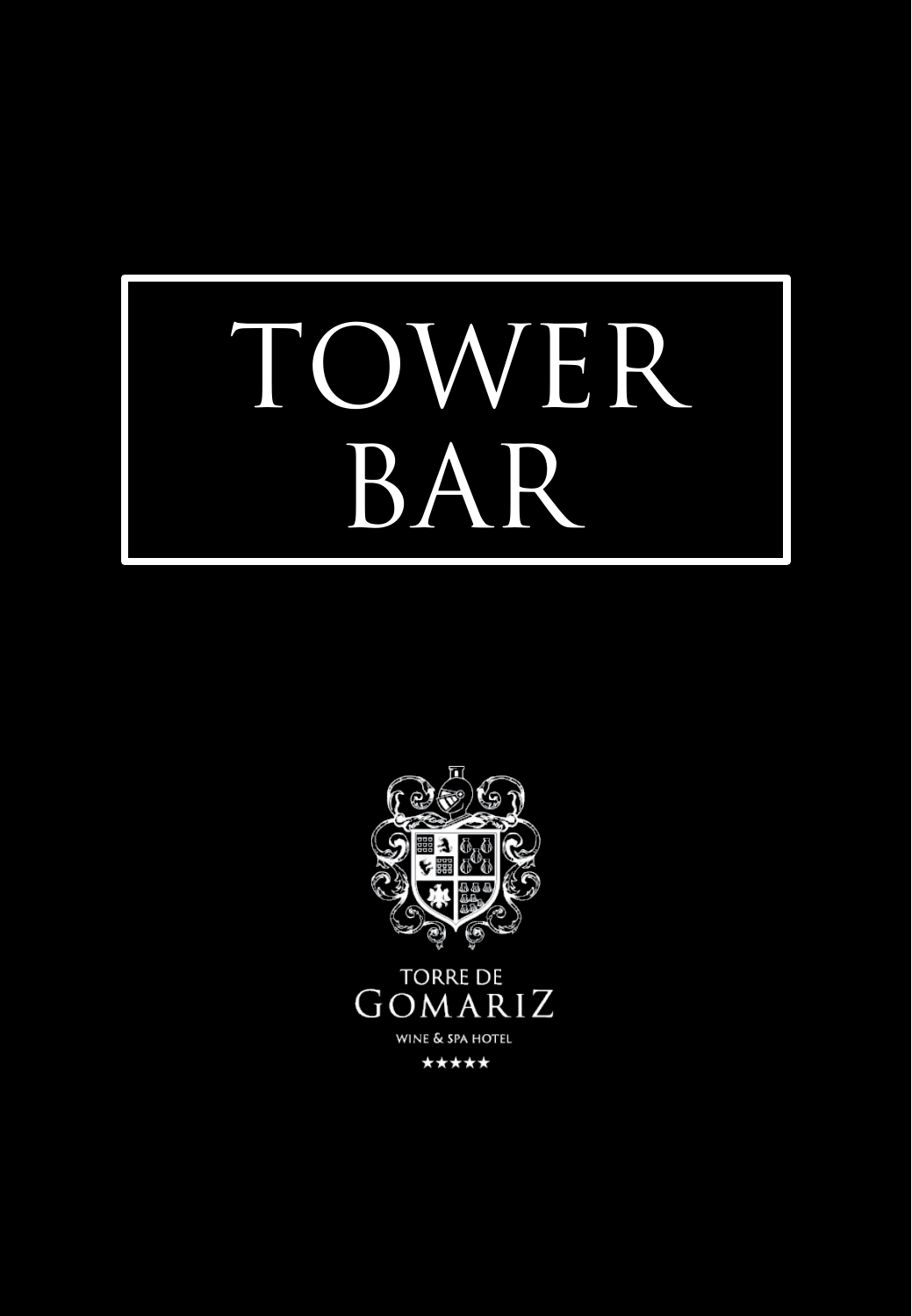

1| TORRE DE GOMARIZ WINE & SPA HOTEL

## **REFRIGERANTES | SOFT DRINKS**

| <b>Água mineral / Still water</b> | 2,00€      |
|-----------------------------------|------------|
| Agua c/ gás / Sparkling water     | 3,00€      |
| <b>Água tónica / Tonic water</b>  | 3,50€      |
| Néctar / Juice                    | 3,50€      |
| Coca Cola / Coca Cola Zero / 7up  | 3,50€      |
| Ice Tea                           | 3,50€      |
| Ginger Ale                        | 3,50€      |
| Sumo natural / Fresh juice        | $5,00 \in$ |

## **BEBIDAS QUENTES | HOT BEVERAGES**

| <b>Expresso / Express</b>              | 2,50€ |
|----------------------------------------|-------|
| Descafeinado / Decaf express           | 2,50€ |
| Americano / American coffee            | 3,00€ |
| Café c/ leite / Coffee with milk       | 3,00€ |
| Cappuccino                             | 4,00€ |
| Chá / Tea                              | 4,00€ |
| Chocolate quente / Hot chocolate       | 4,00€ |
| <b>Expresso Duplo / Double express</b> | 4,50€ |

## **CAFÉ COM LICOR | COFFEE WITH LIQUOR**

| <b>Baileys Coffee</b>     | 9,00€ |
|---------------------------|-------|
| Irish Coffee (Jameson's)  | 9,00€ |
| Italian Coffee (Amaretto) | 9,00€ |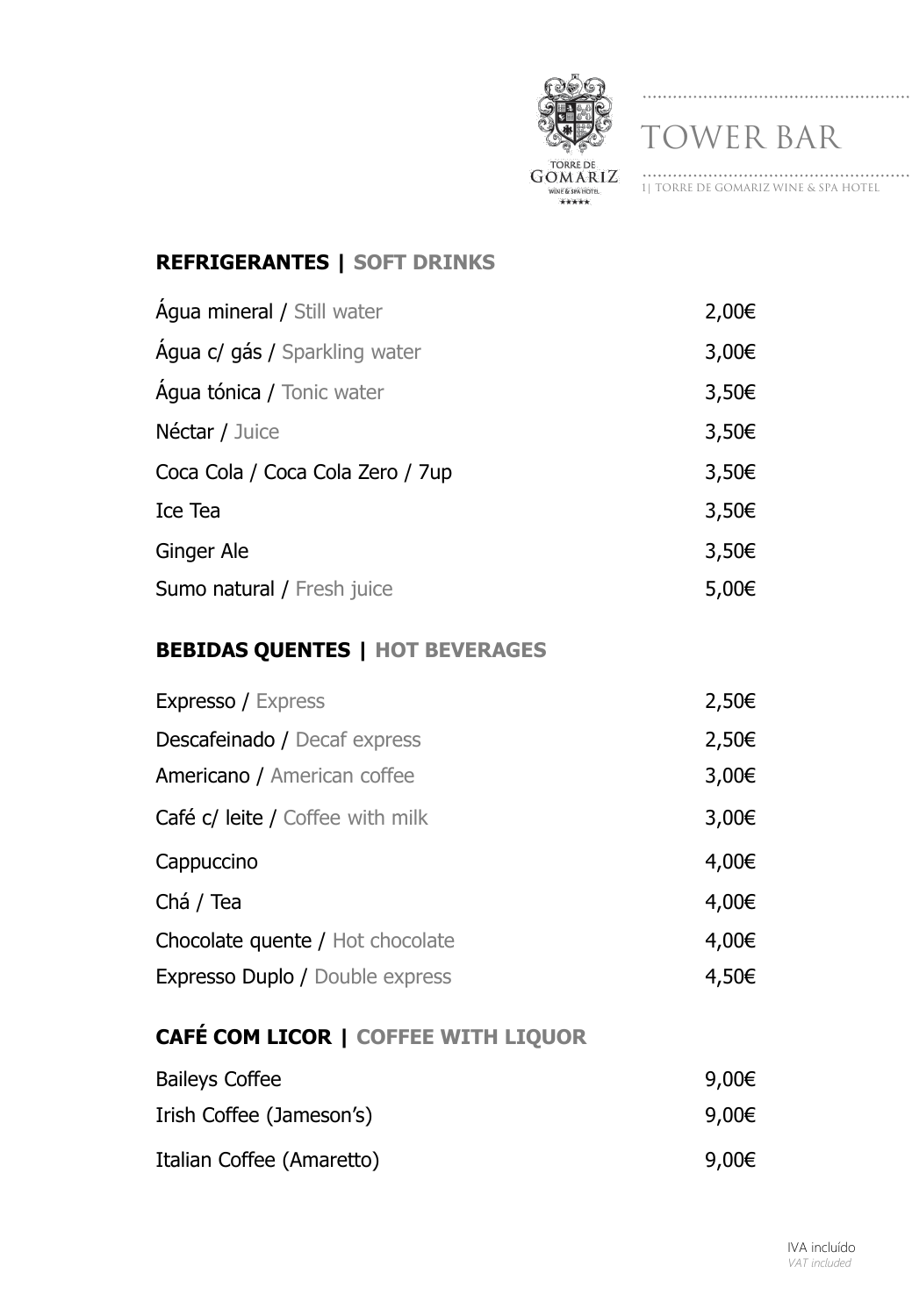

# 2| TORRE DE GOMARIZ WINE & SPA HOTEL

#### **CERVEJA | BEER**

| Super Bock                                     | 4,00€ |
|------------------------------------------------|-------|
| <b>Heineken</b>                                | 4,50€ |
| Letra – Cerveja artesanal / Letra – craft beer | 5,00€ |

# **GIN TÓNICO| GIN TONIC**

| Tangueray              | 10,00€ |
|------------------------|--------|
| <b>Big Boss</b>        | 12,00€ |
| <b>Bombay Sapphire</b> | 12,00€ |
| Citadelle Reserve      | 14,00€ |
| G'Vine                 | 14,00€ |
| <b>Nordés</b>          | 14,00€ |
| Hendrick's             | 14,00€ |
| Martin Miller's        | 14,00€ |
| Tangueray No. Ten      | 14,00€ |
| Monkey 47              | 16,00€ |
|                        |        |

#### **APERITIVO | APERITIVE**

| Martini Extra Dry | 6,00€ |
|-------------------|-------|
| Martini Bianco    | 6,00€ |
| Martini Rosso     | 6,00€ |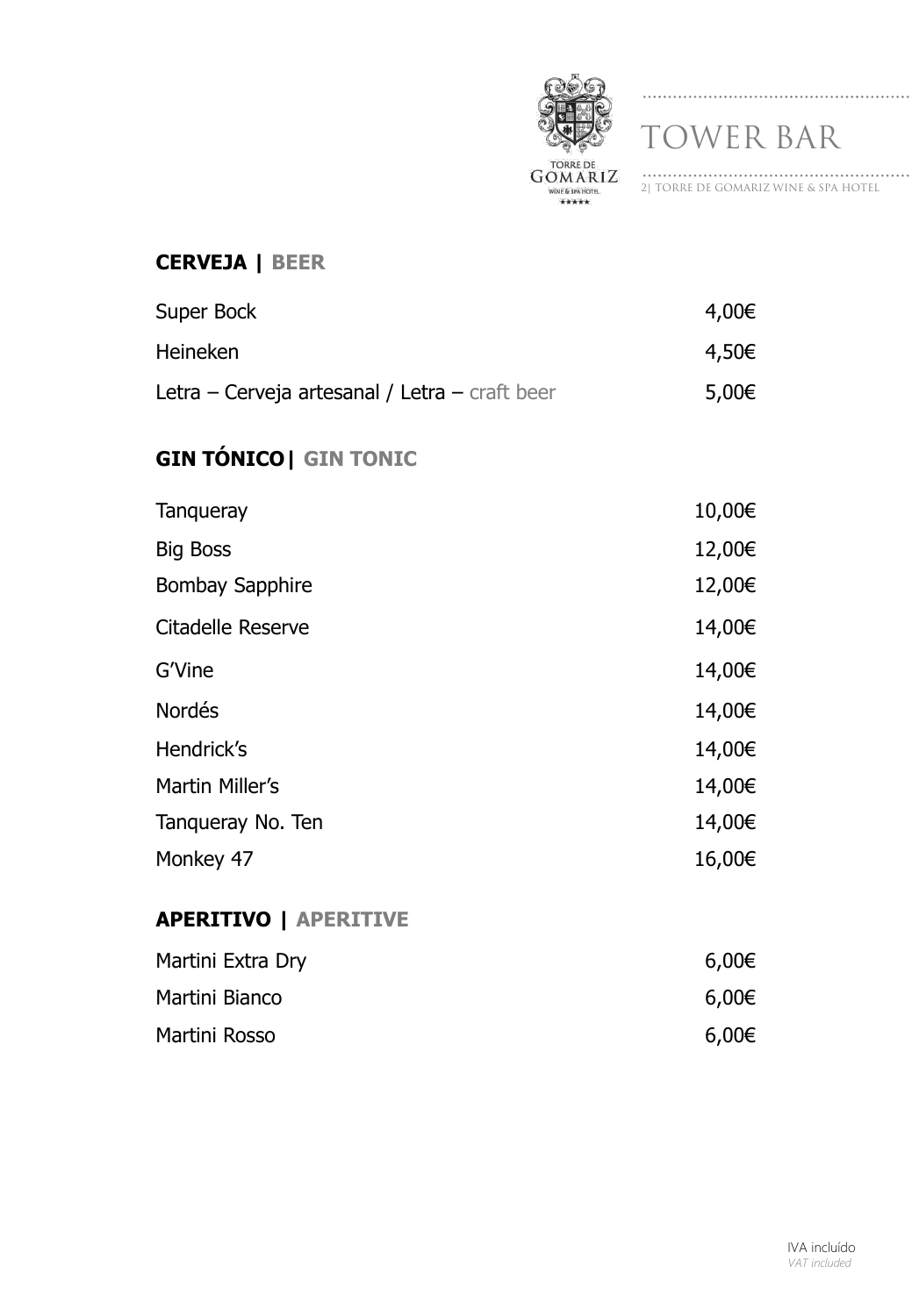

3| TORRE DE GOMARIZ WINE & SPA HOTEL

| <b>VODKA</b>              |            |
|---------------------------|------------|
| Absolut                   | 8,00€      |
| <b>Absolut Citron</b>     | 8,00€      |
| Smirnoff                  | 8,00€      |
| Stolichnaya               | 8,00€      |
| <b>Grey Goose</b>         | 9,00€      |
| <b>RUM</b>                |            |
| Havana 3                  | 7,00€      |
| <b>Bacardi Superior</b>   | 7,00€      |
| <b>Brugal Anejo</b>       | 8,00€      |
| Havana 7                  | 9,00€      |
| Captain Morgan Spiced     | 10,00€     |
| <b>CACHAÇA</b>            |            |
| Sagatiba Pura             | 6,00€      |
| <b>TEQUILA</b>            |            |
| Don Julio                 | 7,00€      |
| <b>PORTO   PORT WHINE</b> |            |
| Taylor's Fine White       | $6,00 \in$ |
| Taylor's Chip Dry         | $6,00 \in$ |
| Taylor's Tawny            | $6,00 \in$ |
| Taylor's LBV              | 8,00€      |
| Taylor's 10 anos          | 12,00€     |
| Taylor's 20 anos          | 16,00€     |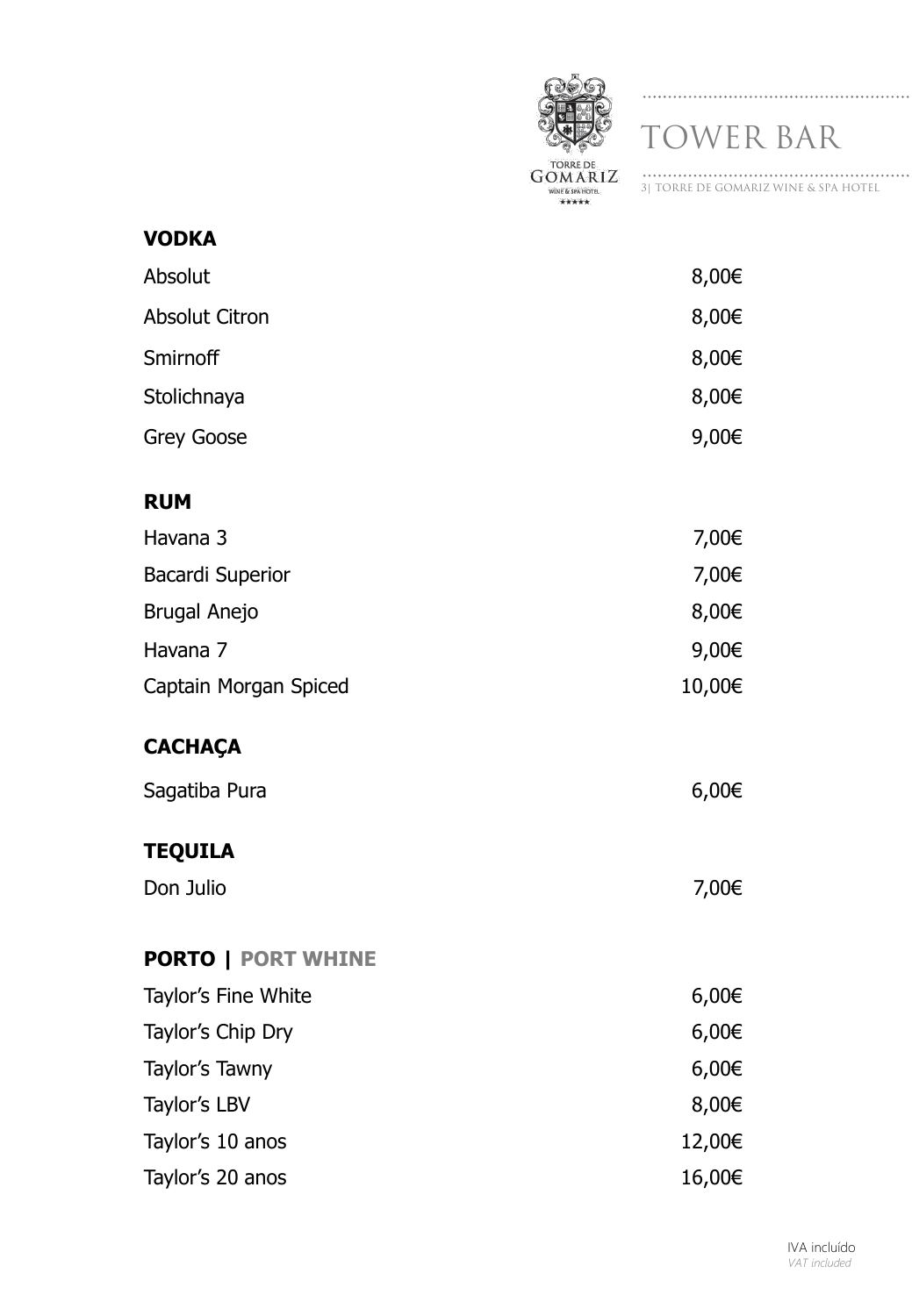

| 41 TORRE DE GOMARIZ WINE & SPA HOTEL |  |
|--------------------------------------|--|

| <b>SHERRY</b>                |       |
|------------------------------|-------|
| Croft                        | 6,00€ |
| <b>MOSCATEL   MUSCAT</b>     |       |
| Moscatel de Setúbal          | 6,00€ |
| Moscatel Roxo                | 8,00€ |
| <b>LICORES   LIQUORS</b>     |       |
| Licor de Amêndoa Amarga      | 6,00€ |
| Frangélico                   | 6,00€ |
| Licor Beirão                 | 6,00€ |
| Limoncello                   | 6,00€ |
| Malibu                       | 6,00€ |
| Safari                       | 6,00€ |
| Tia Maria                    | 7,00€ |
| Bailey's Irish Cream         | 7,00€ |
| <b>Grand Marnier</b>         | 7,00€ |
| Amaretto Disaronno Originale | 7,00€ |
| Cointreau                    | 7,00€ |
|                              |       |

## **COGNAC**

| 14,00€ |
|--------|
|        |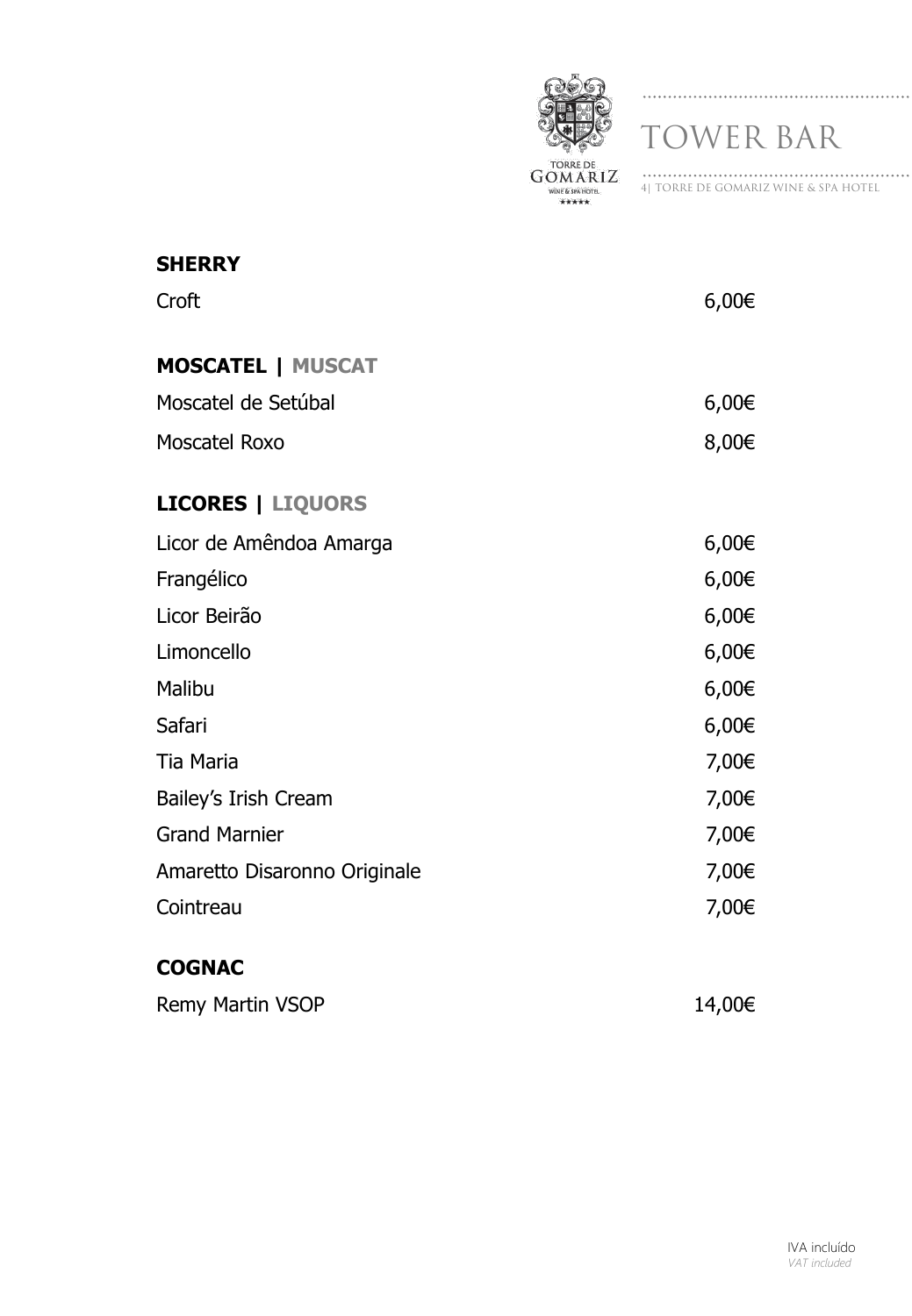

| <b>BRANDY</b>                      |        |
|------------------------------------|--------|
| C.R.F.                             | 7,00€  |
| Antiqua                            | 8,00€  |
| Chancella                          | 9,00€  |
| <b>WHISKY Ireland</b>              |        |
| Jameson                            | 9,00€  |
| <b>Bushmills</b>                   | 9,00€  |
| <b>WHISKY American</b>             |        |
| Jack Daniel's No. 7                | 10,00€ |
| <b>BLENDED SCOTCH WHISKY</b>       |        |
| <b>Cutty Sark</b>                  | 9,00€  |
| <b>Famous Grouse</b>               | 10,00€ |
| <b>J&amp;B 15 anos</b>             | 10,00€ |
| Chivas Regal 12 anos               | 12,00€ |
| Johnnie Walker Black Label 12 anos | 12,00€ |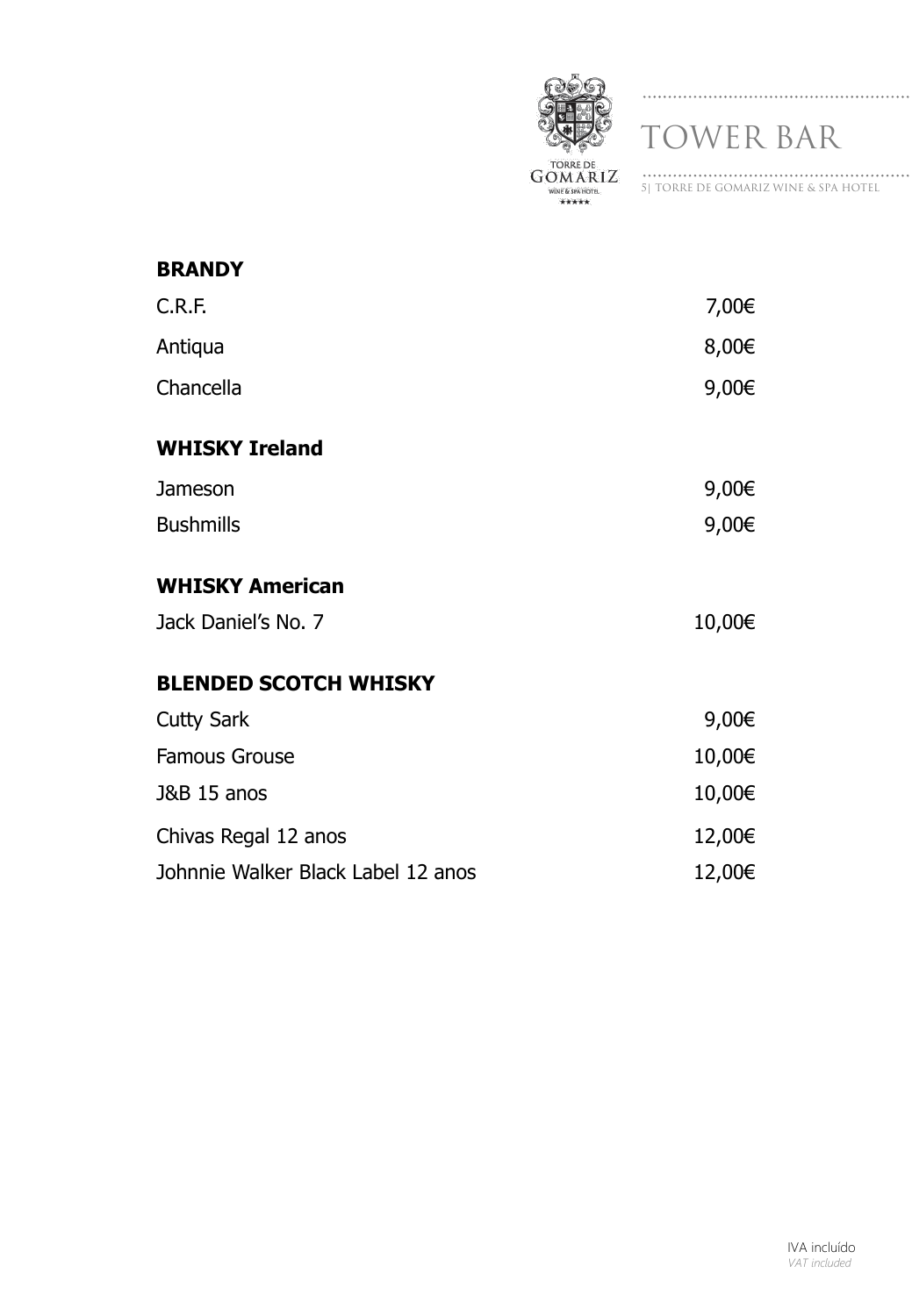

6| TORRE DE GOMARIZ WINE & SPA HOTEL

#### **SINGLE MALT WISHKY**

| Bushmills 10 anos            | 14,00€ |
|------------------------------|--------|
| Cardhu 12 anos               | 14,00€ |
| Glenfiddich 12 anos          | 14,00€ |
| The Glenlivet 12 anos        | 14,00€ |
| Glenmorangie 10 anos         | 16,00€ |
| Balvenie Double Wood 12 anos | 16,00€ |
| Macallan Amber               | 16,00€ |
| Jameson 18 anos              | 20,00€ |
| Bushmills 21 anos            | 24,00€ |

## **COCKTAILS**

| Porto Tónico        | 9,00€ |
|---------------------|-------|
| <b>Bellini</b>      | 9,00€ |
| Daiquiri            | 9,00€ |
| Caipirinha          | 9,00€ |
| Negroni             | 9,00€ |
| Long Island Ice Tea | 9,00€ |
| Margarita           | 9,00€ |
| Mojito              | 9,00€ |
| Pina Colada         | 9,00€ |
| Dry Martini         | 9,00€ |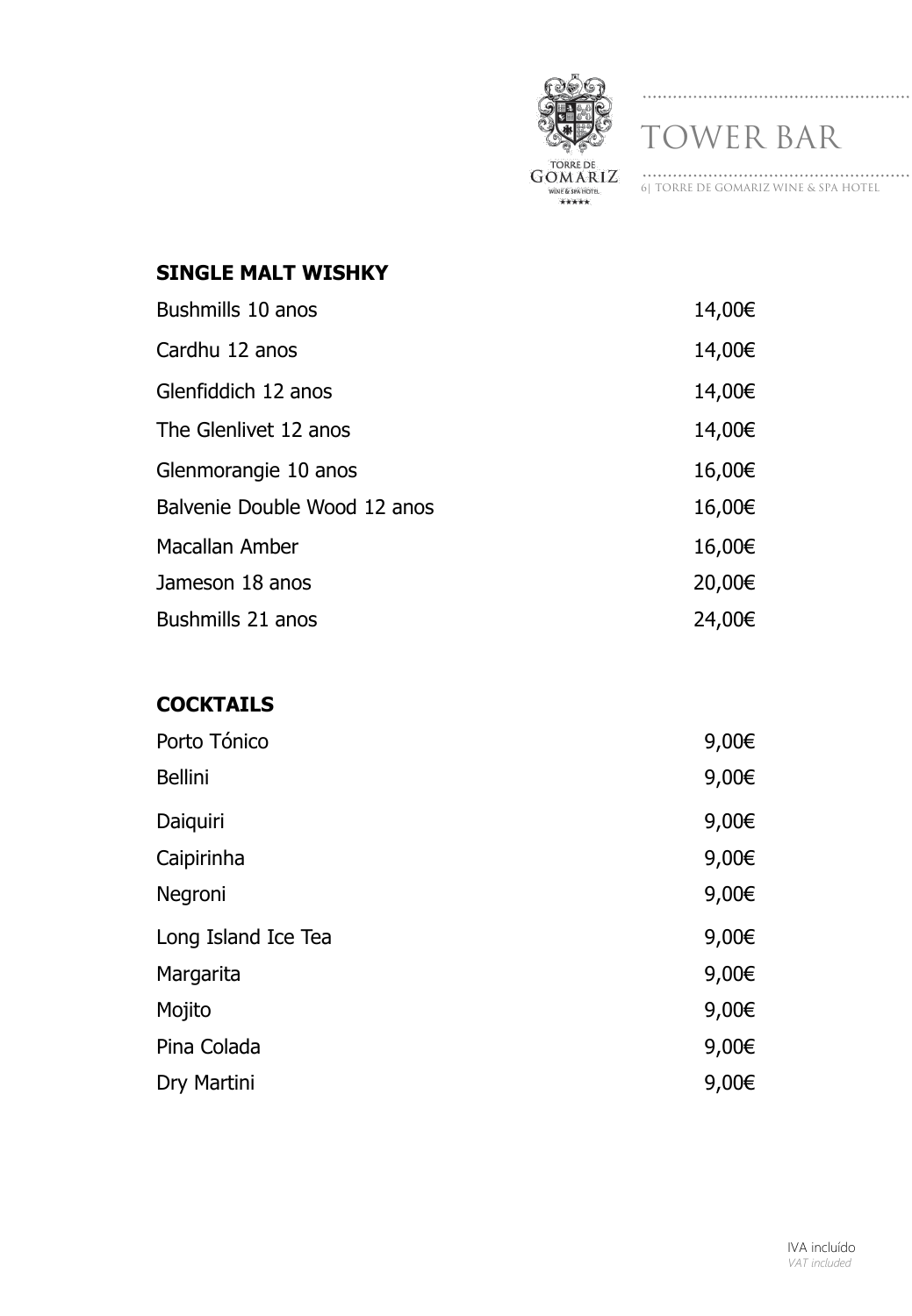

7| TORRE DE GOMARIZ WINE & SPA HOTEL

| <b>MOCKTAILS</b>                  |                   |
|-----------------------------------|-------------------|
| Pink Lemonade                     | 6,00€             |
| Virgin Mojito                     | 8,00€             |
| Virgin Daiquiri                   | 8,00€             |
| <b>VINHO BRANCO   WHITE WINE</b>  | <b>COPO/GLASS</b> |
| Torre de Gomariz Loureiro         | 5,00€             |
| Torre de Gomariz Escolha          | 5,00€             |
| <b>VINHO TINTO   RED WINE</b>     | <b>COPO/GLASS</b> |
| Torre de Gomariz Vinhão           | 5,00€             |
| <b>Duvalley</b>                   | 6,00€             |
| Picos do Couto Reserva            | 7,00€             |
| <b>VINHO ROSÉ   ROSE WINE</b>     | <b>COPO/GLASS</b> |
| Torre de Gomariz Rosé             | 5,00€             |
| <b>ESPUMANTE   SPARKLING WINE</b> | COPO/GLASS        |
| Montanha Superior Bruto           | 6,00€             |